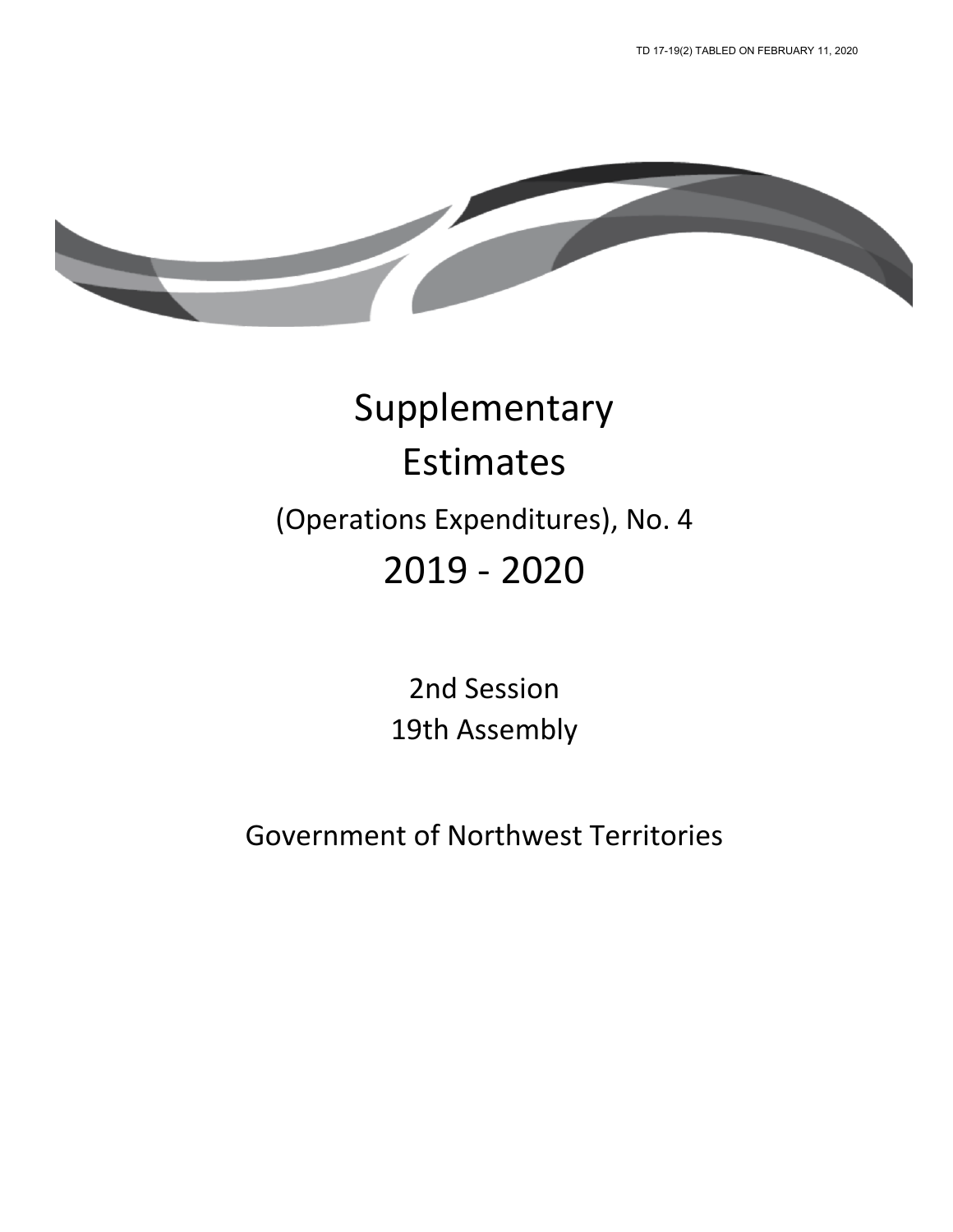# **FOR THE FISCAL YEAR ENDING MARCH 31, 2020 SUMMARY OF APPROPRIATIONS VOTED FOR THE PUBLIC SERVICE OF THE NORTHWEST TERRITORIES**

# **SCHEDULE 1 OPERATIONS EXPENDITURES**

| <b>ITEM</b><br><b>NUMBER</b> | <b>DEPARTMENT</b>                        | <b>OPERATIONS</b><br><b>EXCLUDING</b><br><b>AMORTIZATION</b><br>\$ | <b>AMORTIZATION</b><br>\$ | <b>APPROPRIATION</b><br><b>AUTHORITY</b><br><b>REQUIRED</b><br>\$ |
|------------------------------|------------------------------------------|--------------------------------------------------------------------|---------------------------|-------------------------------------------------------------------|
| $\mathbf{1}$                 | Legislative Assembly                     | 1,144,000                                                          |                           | 1,144,000                                                         |
| $\sqrt{2}$                   | Education, Culture and Employment        | 4,740,000                                                          |                           | 4,740,000                                                         |
| 3                            | <b>Environment and Natural Resources</b> | 4,178,000                                                          |                           | 4,178,000                                                         |
| 4                            | Executive and Indigenous Affairs         |                                                                    |                           |                                                                   |
| $\sqrt{5}$                   | Finance                                  | 248,000                                                            |                           | 248,000                                                           |
| $\sqrt{6}$                   | Health and Social Services               | 33,782,000                                                         |                           | 33,782,000                                                        |
| $\tau$                       | Industry, Tourism and Investment         | 200,000                                                            |                           | 200,000                                                           |
| $8\,$                        | Infrastructure                           | 3,507,000                                                          |                           | 3,507,000                                                         |
| $\overline{9}$               | Justice                                  | 500,000                                                            |                           | 500,000                                                           |
| 10                           | Lands                                    |                                                                    |                           |                                                                   |
| 11                           | Municipal and Community Affairs          | 849,000                                                            |                           | 849,000                                                           |
|                              | OPERATIONS EXPENDITURES APPROPRIATION    | 49,148,000                                                         |                           | 49,148,000                                                        |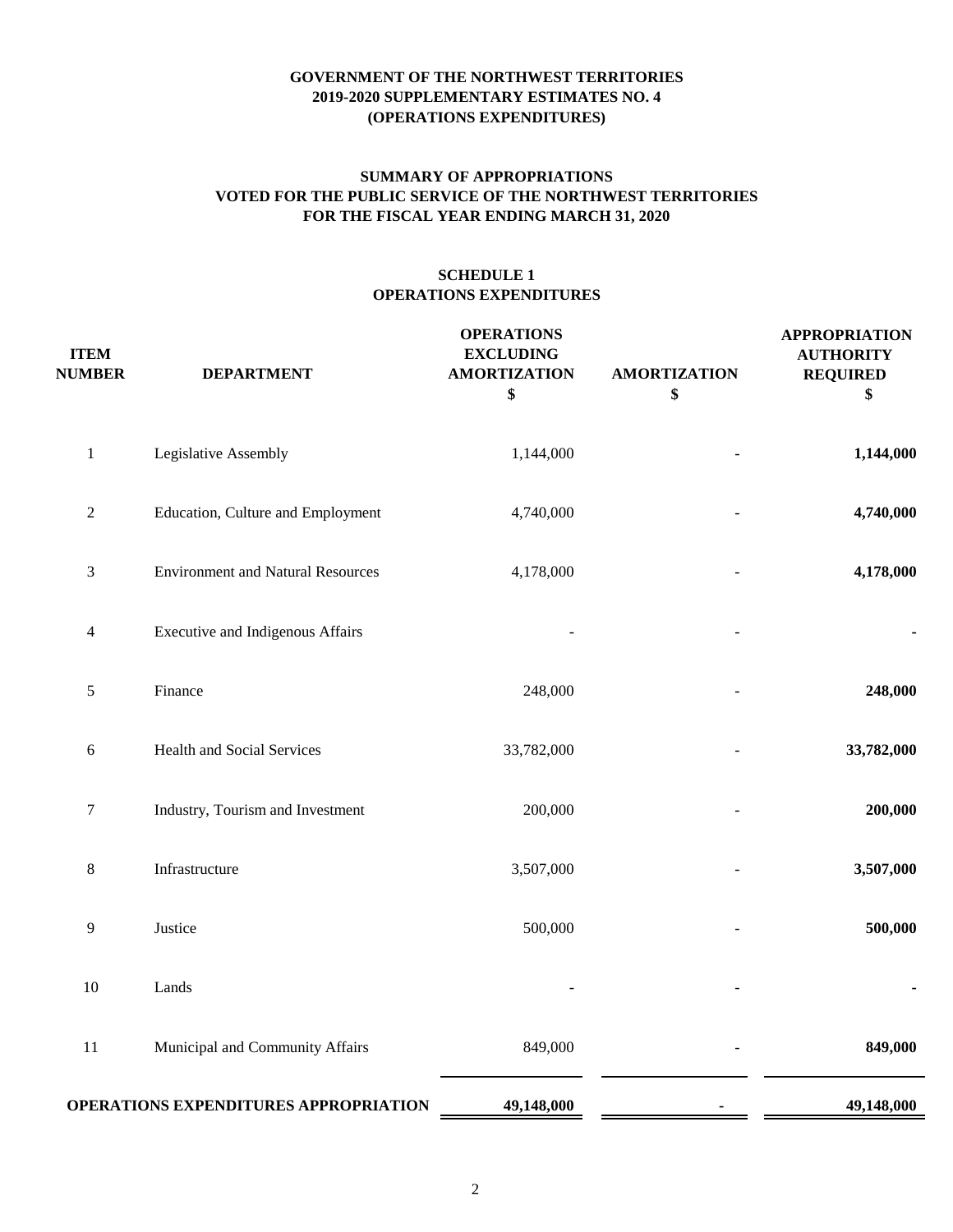# **SUMMARY OF APPROPRIATIONS VOTED FOR THE PUBLIC SERVICE OF THE NORTHWEST TERRITORIES FOR THE FISCAL YEAR ENDING MARCH 31, 2020 OPERATIONS EXPENDITURES**

| <b>Department</b>                              | 2019-2020<br><b>Main Estimates and</b><br>Supplementary<br>Appropriations No. 1, 2 & 3<br>\$ | <b>Not Previously</b><br><b>Authorized</b><br>\$ | <b>Total</b><br>Appropriation<br>\$ |
|------------------------------------------------|----------------------------------------------------------------------------------------------|--------------------------------------------------|-------------------------------------|
| Legislative Assembly                           | 22,621,000                                                                                   | 1,144,000                                        | 23,765,000                          |
| Education, Culture and Employment              | 336,655,000                                                                                  | 4,740,000                                        | 341,395,000                         |
| <b>Environment and Natural Resources</b>       | 90,498,000                                                                                   | 4,178,000                                        | 94,676,000                          |
| Executive and Indigenous Affairs               | 23,322,000                                                                                   |                                                  | 23,322,000                          |
| Finance                                        | 263,317,000                                                                                  | 248,000                                          | 263,565,000                         |
| Health and Social Services                     | 504,673,000                                                                                  | 33,782,000                                       | 538,455,000                         |
| Industry, Tourism and Investment               | 61,163,000                                                                                   | 200,000                                          | 61,363,000                          |
| Infrastructure                                 | 270,340,000                                                                                  | 3,507,000                                        | 273,847,000                         |
| Justice                                        | 129,899,000                                                                                  | 500,000                                          | 130,399,000                         |
| Lands                                          | 23,264,000                                                                                   |                                                  | 23,264,000                          |
| Municipal and Community Affairs                | 115,182,000                                                                                  | 849,000                                          | 116,031,000                         |
| <b>TOTAL OPERATIONS</b><br><b>EXPENDITURES</b> | 1,840,934,000                                                                                | 49,148,000                                       | 1,890,082,000                       |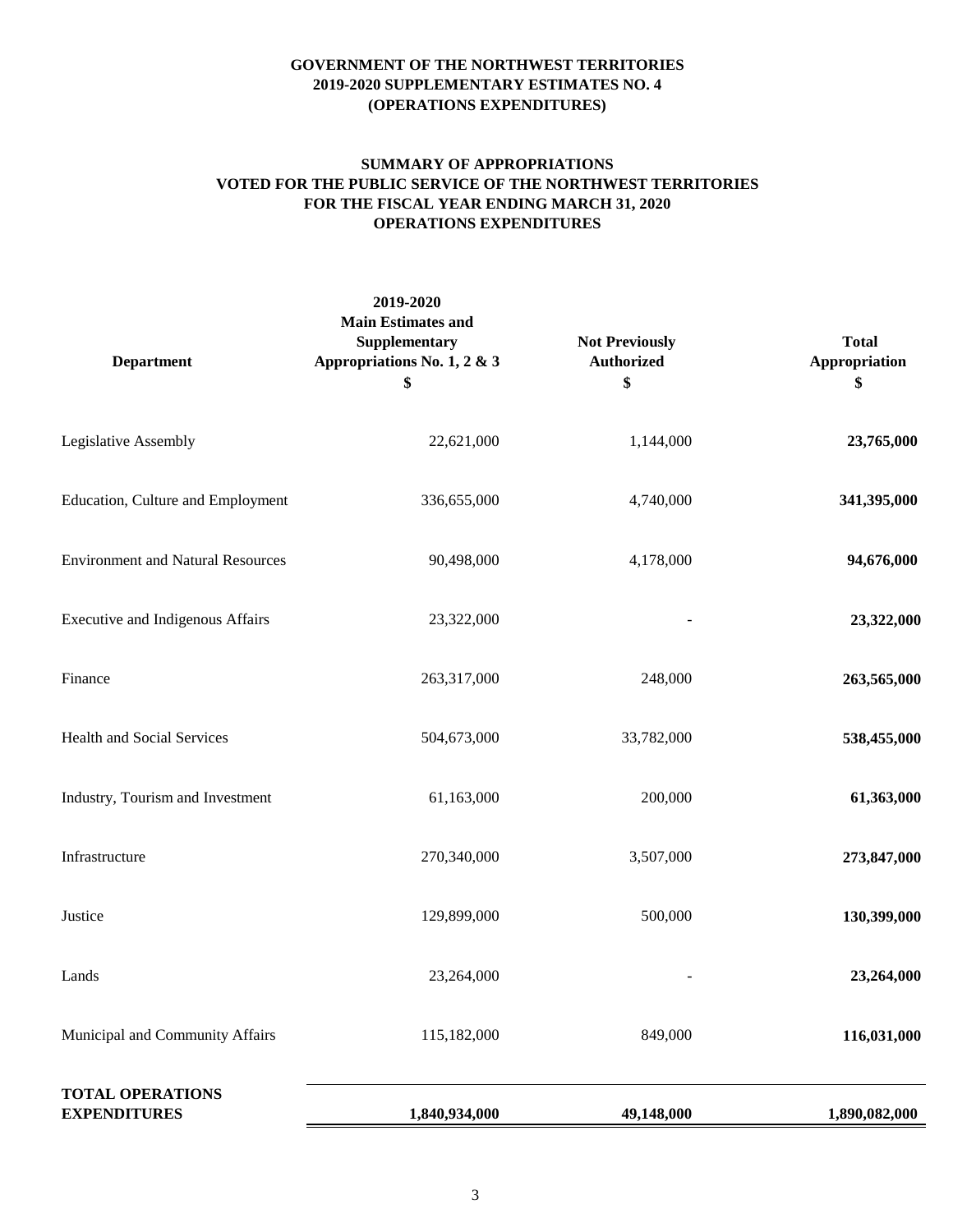| <b>DEPARTMENT:</b>         | <b>Legislative Assembly</b>                                                                  |                                                                            |                                     |  |  |
|----------------------------|----------------------------------------------------------------------------------------------|----------------------------------------------------------------------------|-------------------------------------|--|--|
| <b>SUBJECT:</b>            | <b>Operations Expenditures</b>                                                               |                                                                            |                                     |  |  |
| <b>Activity</b>            | 2019-2020<br><b>Main Estimates and</b><br>Supplementary<br>Appropriations No. 1, 2 & 3<br>\$ | <b>Not Previously</b><br><b>Authorized</b><br>\$                           | <b>Total</b><br>Appropriation<br>\$ |  |  |
| <b>Office of the Clerk</b> | 8,424,000                                                                                    | 704,000                                                                    | 9,128,000                           |  |  |
|                            | and staff transition activities.                                                             | To provide funding for costs associated with the 2019 Territorial Election | 704,000                             |  |  |
| <b>Statutory Offices</b>   | 2,595,000                                                                                    | 440,000                                                                    | 3,035,000                           |  |  |
|                            | Ombud Office in Hay River.                                                                   | To provide funding for costs associated with the implementation of the     | 440,000                             |  |  |
| <b>TOTAL DEPARTMENT</b>    | 22,621,000                                                                                   | 1,144,000                                                                  | 23,765,000                          |  |  |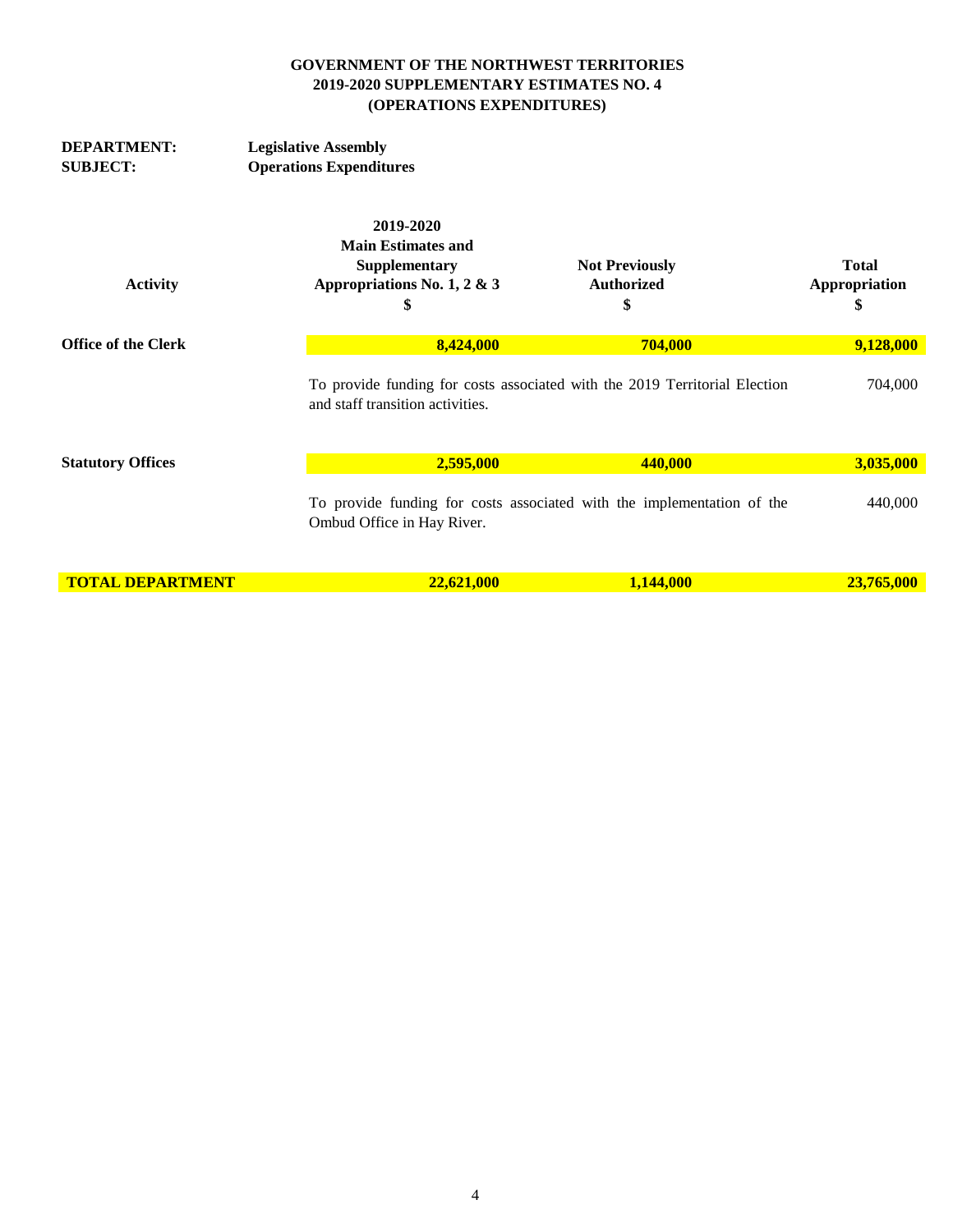| <b>DEPARTMENT:</b><br><b>SUBJECT:</b> | <b>Education, Culture and Employment</b><br><b>Operations Expenditures</b>                   |                                                                          |                                     |
|---------------------------------------|----------------------------------------------------------------------------------------------|--------------------------------------------------------------------------|-------------------------------------|
| <b>Activity</b>                       | 2019-2020<br><b>Main Estimates and</b><br>Supplementary<br>Appropriations No. 1, 2 & 3<br>\$ | <b>Not Previously</b><br><b>Authorized</b><br>\$                         | <b>Total</b><br>Appropriation<br>\$ |
| <b>Income Security</b>                | 52,128,000                                                                                   | 4,740,000                                                                | 56,868,000                          |
|                                       | with increased client uptake and inflation.                                                  | To provide funding to the Income Assistance Program for costs associated | 4,740,000                           |
| <b>TOTAL DEPARTMENT</b>               | 336,655,000                                                                                  | 4,740,000                                                                | 341,395,000                         |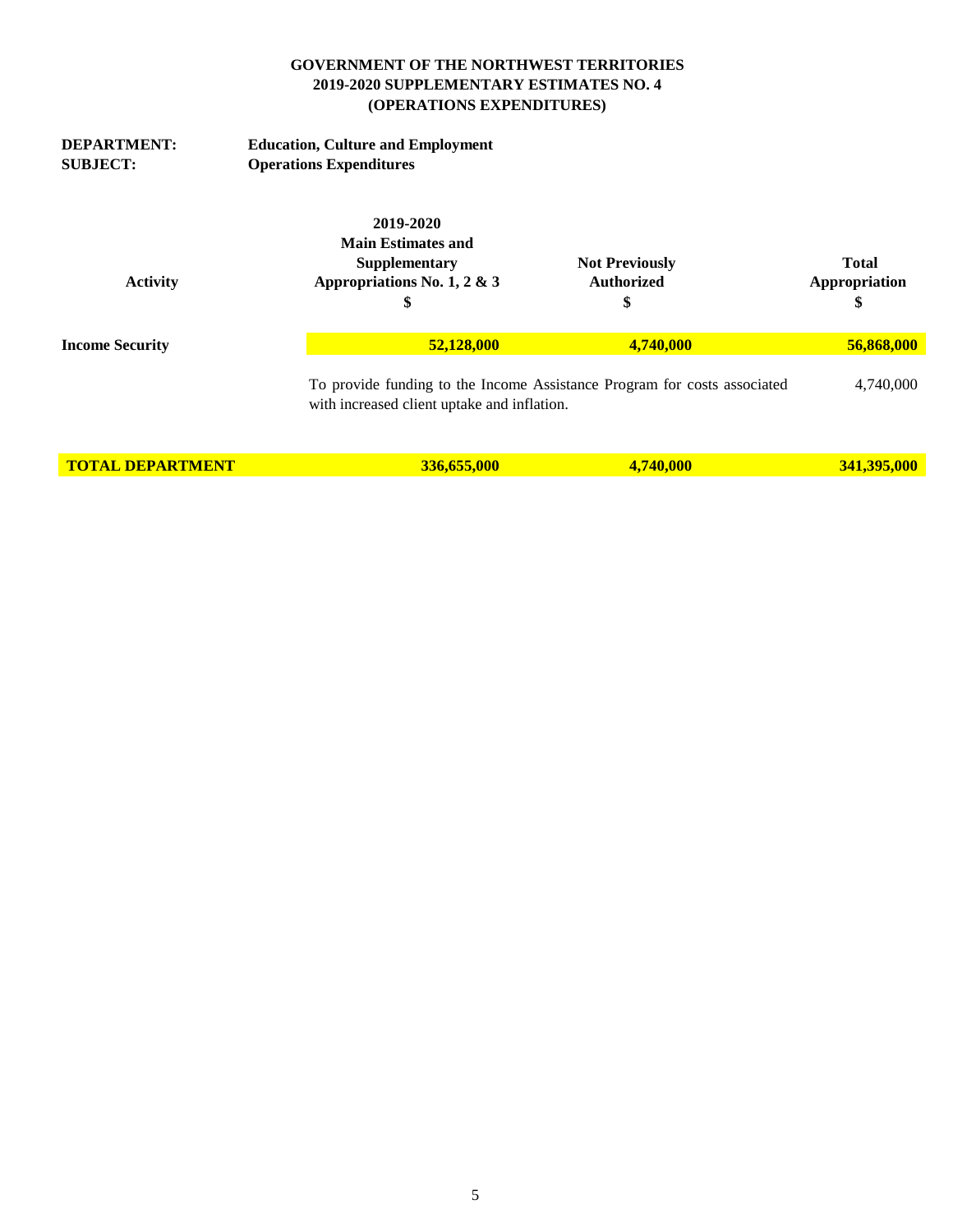| <b>DEPARTMENT:</b><br><b>SUBJECT:</b> | <b>Environment and Natural Resources</b><br><b>Operations Expenditures</b>                   |                                                                                                                                                                                                                                                                                                          |                                     |
|---------------------------------------|----------------------------------------------------------------------------------------------|----------------------------------------------------------------------------------------------------------------------------------------------------------------------------------------------------------------------------------------------------------------------------------------------------------|-------------------------------------|
| <b>Activity</b>                       | 2019-2020<br><b>Main Estimates and</b><br>Supplementary<br>Appropriations No. 1, 2 & 3<br>\$ | <b>Not Previously</b><br><b>Authorized</b><br>\$                                                                                                                                                                                                                                                         | <b>Total</b><br>Appropriation<br>\$ |
| <b>Environmental Stewardship and</b>  | 10,124,000                                                                                   | 2,508,000                                                                                                                                                                                                                                                                                                | 12,632,000                          |
| <b>Climate Change</b>                 |                                                                                              | To provide funding for costs associated with administering activities under<br>the Nature Fund Agreements with Environment and Climate Change Canada.<br>The net effect on government operations is nil as these expenditures are fully<br>offset by revenue from Environment and Climate Change Canada. |                                     |
| <b>Forest Management</b>              | 35,743,000                                                                                   | 1,670,000                                                                                                                                                                                                                                                                                                | 37,413,000                          |
|                                       |                                                                                              | To provide funding for increased costs associated with fire suppression.                                                                                                                                                                                                                                 | 1,670,000                           |
| <b>TOTAL DEPARTMENT</b>               | 90,498,000                                                                                   | 4,178,000                                                                                                                                                                                                                                                                                                | 94,676,000                          |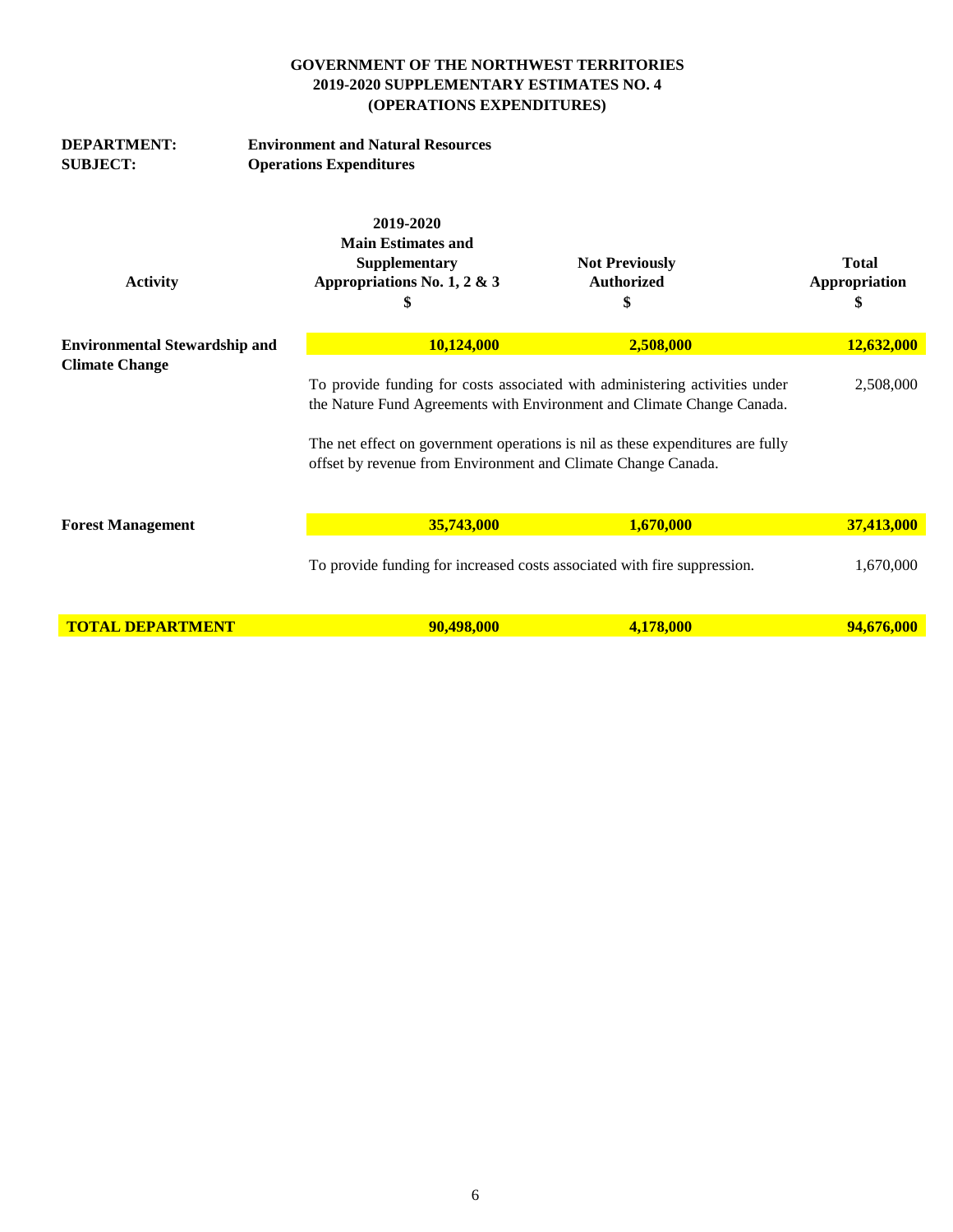| <b>DEPARTMENT:</b><br><b>SUBJECT:</b>    | <b>Finance</b><br><b>Operations Expenditures</b>                                             |                                                                                                                                                   |                                     |  |  |
|------------------------------------------|----------------------------------------------------------------------------------------------|---------------------------------------------------------------------------------------------------------------------------------------------------|-------------------------------------|--|--|
| <b>Activity</b>                          | 2019-2020<br><b>Main Estimates and</b><br>Supplementary<br>Appropriations No. 1, 2 & 3<br>\$ | <b>Not Previously</b><br><b>Authorized</b><br>\$                                                                                                  | <b>Total</b><br>Appropriation<br>\$ |  |  |
| <b>Office of the Comptroller General</b> | 65,794,000                                                                                   | 248,000                                                                                                                                           | 66,042,000                          |  |  |
|                                          | Services.                                                                                    | To reflect the transfer of resources from the Northwest Territories Health<br>and Social Services Authority to join Financial and Employee Shared | 248,000                             |  |  |
|                                          | Department of Health and Social Services.                                                    | The net effect on government operations is nil as these expenditures are<br>offset by an equivalent decrease in operations expenditures in the    |                                     |  |  |
| <b>TOTAL DEPARTMENT</b>                  | 263,317,000                                                                                  | 248,000                                                                                                                                           | 263,565,000                         |  |  |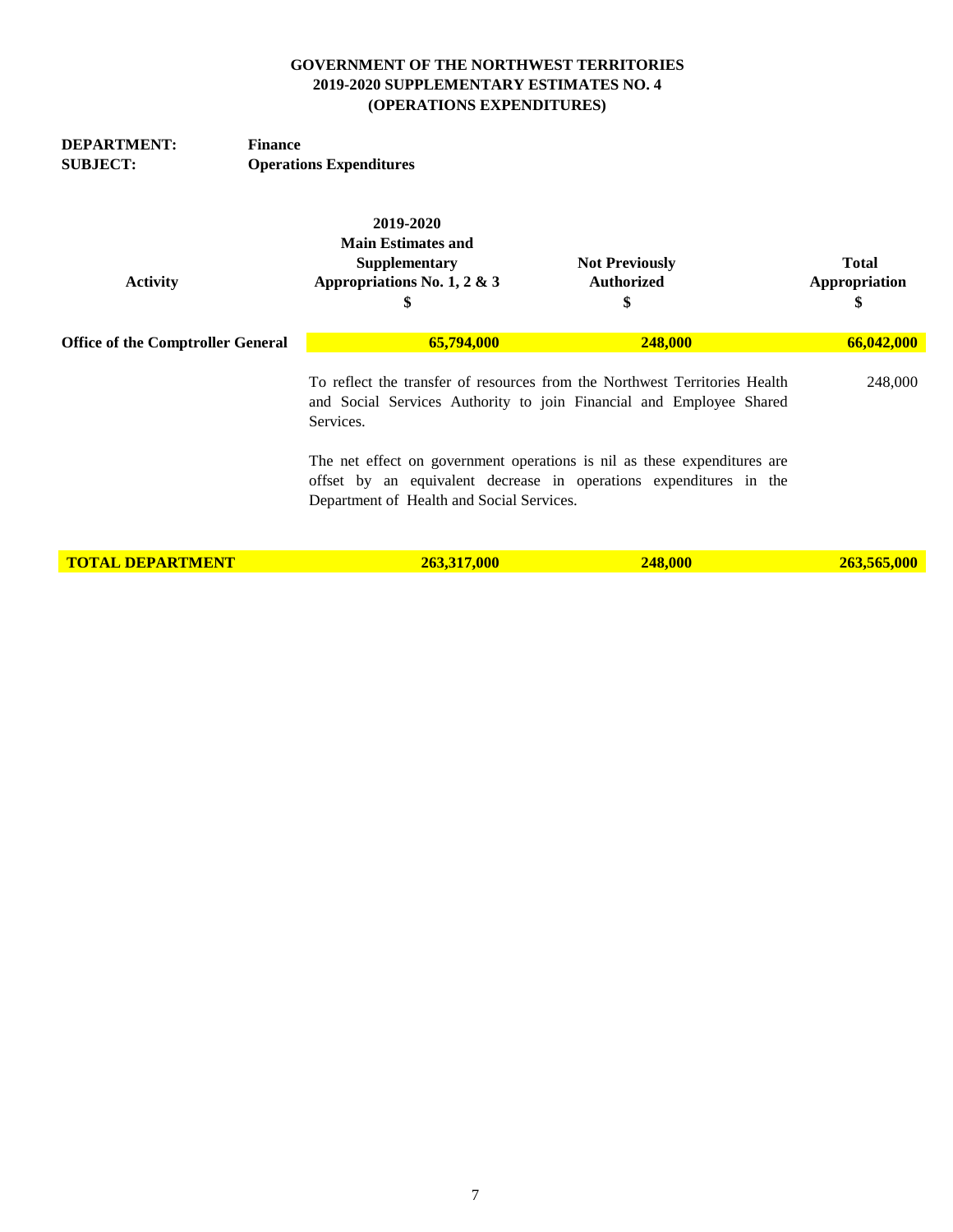| <b>DEPARTMENT:</b><br><b>SUBJECT:</b> | <b>Health and Social Services</b><br><b>Operations Expenditures</b>                                                                                                                                                   |                                     |  |
|---------------------------------------|-----------------------------------------------------------------------------------------------------------------------------------------------------------------------------------------------------------------------|-------------------------------------|--|
| <b>Activity</b>                       | 2019-2020<br><b>Main Estimates and</b><br>Supplementary<br><b>Not Previously</b><br>Appropriations No. 1, 2 & 3<br><b>Authorized</b><br>\$<br>\$                                                                      | <b>Total</b><br>Appropriation<br>\$ |  |
| <b>Administrative and Support</b>     | 109,283,000<br>2,713,000                                                                                                                                                                                              | 111,996,000                         |  |
| <b>Services</b>                       | To provide funding for costs associated with the new Pharmacy Information<br>System at Stanton Territorial Hospital.                                                                                                  | 607,000                             |  |
|                                       | To provide funding to support the On the Road to Wellness During and<br>After Cancer Diagnoses: a Culturally Competent Perspective project with the<br>Canadian Partnership Against Cancer Corporation.               | 55,000                              |  |
|                                       | The net effect on government operations is nil as these expenditures are fully<br>offset by revenues from the Canadian Partnership Against Cancer<br>Corporation.                                                     |                                     |  |
|                                       | To provide funding for incremental costs associated with increased payments<br>required for the Hay River Health and Social Services Authority Pension<br>Plan.                                                       | 338,000                             |  |
|                                       | To provide funding for incremental costs associated with the Collective<br>1,221,000<br>Agreement between the Hay River Health and Social Services Authority and<br>the Public Service Alliance of Canada as follows: |                                     |  |
|                                       | \$<br>2018-19 increment<br>351,000                                                                                                                                                                                    |                                     |  |
|                                       | 2019-20 increment<br>870,000<br>1,221,000                                                                                                                                                                             |                                     |  |
|                                       | To provide funding for incremental costs associated with administering<br>activities under the Northern Wellness Agreement.                                                                                           | 432,000                             |  |
|                                       | The net effect on government operations is nil as these expenditures are fully<br>offset by revenues from the Government of Canada.                                                                                   |                                     |  |
|                                       |                                                                                                                                                                                                                       |                                     |  |

 350,000 **12** To provide funding for costs associated with maintaining temporary operations at the H.H. Williams Memorial Hospital in Hay River.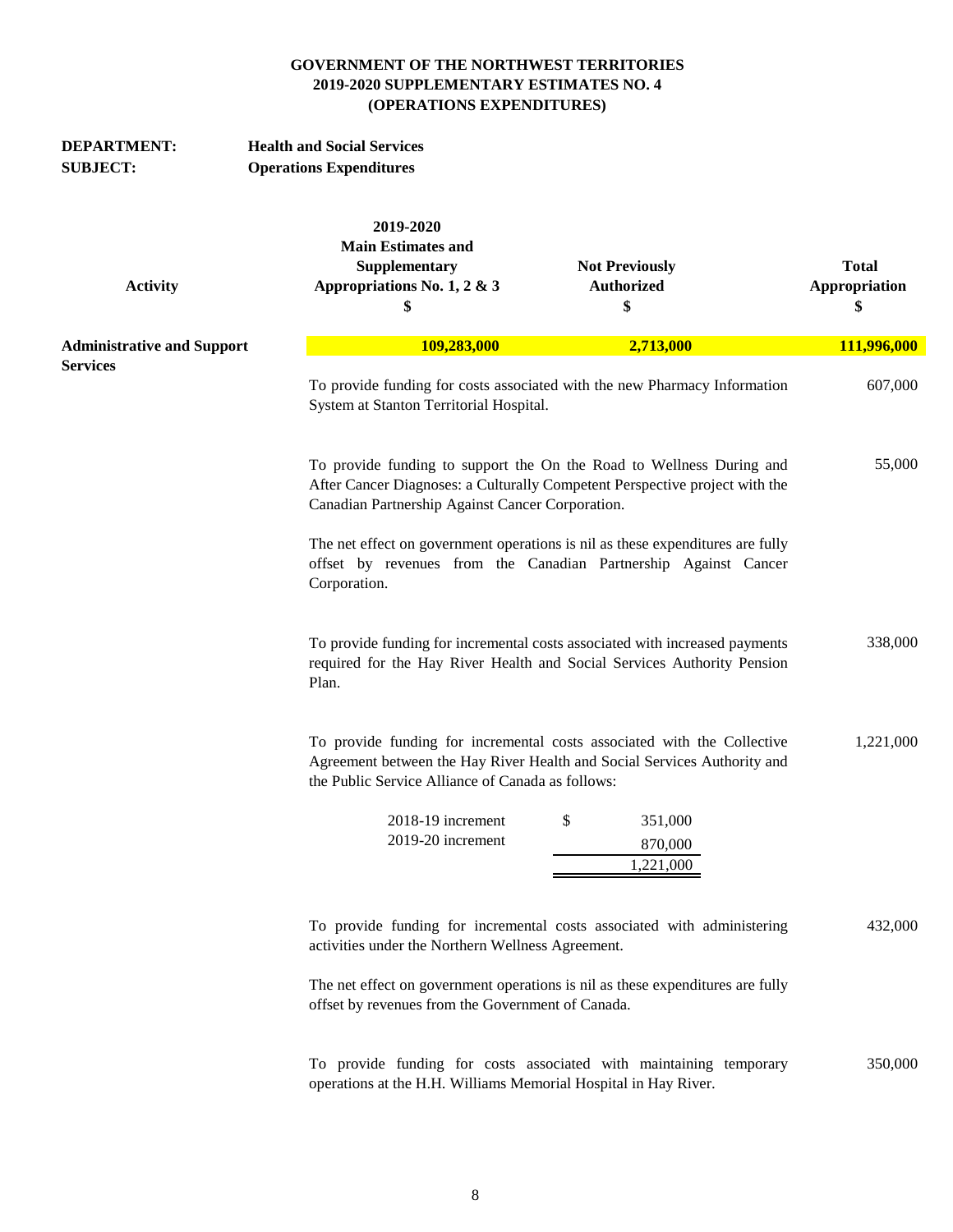| <b>DEPARTMENT:</b><br><b>SUBJECT:</b> | <b>Health and Social Services (continued)</b><br><b>Operations Expenditures</b>              |                                                                                                                                                                                                                                                                                   |                                     |  |  |
|---------------------------------------|----------------------------------------------------------------------------------------------|-----------------------------------------------------------------------------------------------------------------------------------------------------------------------------------------------------------------------------------------------------------------------------------|-------------------------------------|--|--|
| <b>Activity</b>                       | 2019-2020<br><b>Main Estimates and</b><br>Supplementary<br>Appropriations No. 1, 2 & 3<br>\$ | <b>Not Previously</b><br><b>Authorized</b><br>\$                                                                                                                                                                                                                                  | <b>Total</b><br>Appropriation<br>\$ |  |  |
|                                       | and Procurement Shared Services.                                                             | To reflect the transfer of funding for resources from the Northwest<br>Territories Health and Social Services Authority to the Departments of<br>Finance and Infrastructure to join Financial and Employee Shared Services                                                        | (290,000)                           |  |  |
|                                       | Departments of Finance and Infrastructure.                                                   | The net effect on government operations is nil as these expenditures are<br>offset by an equivalent increase in operations expenditures in the                                                                                                                                    |                                     |  |  |
| <b>Ambulatory Care Services</b>       | 78,338,000                                                                                   | 18,485,000                                                                                                                                                                                                                                                                        | 96,823,000                          |  |  |
|                                       |                                                                                              | To provide funding for costs associated with insured hospital services<br>provided to individuals who are non-residents of the Northwest Territories.<br>The net effect on government operations is nil as these expenditures are fully<br>offset by revenues from third parties. |                                     |  |  |
|                                       |                                                                                              | To provide funding for costs associated with expenditures for services<br>received by NWT residents in hospitals outside of the Northwest Territories.                                                                                                                            | 12,053,000                          |  |  |
|                                       | Territories.                                                                                 | To provide funding for costs associated with expenditures for services<br>received by NWT residents from physicians outside of the Northwest                                                                                                                                      | 2,427,000                           |  |  |
| <b>Community Health Programs</b>      | 184,227,000                                                                                  | 10,176,000                                                                                                                                                                                                                                                                        | 194,403,000                         |  |  |
|                                       | Program Agreement with Health Canada.                                                        | To provide funding for incremental costs associated with the Climate<br>Change and Health Adaptation Capacity Building Contribution Funding                                                                                                                                       | 99,000                              |  |  |
|                                       | offset by revenues from Health Canada.                                                       | The net effect on government operations is nil as these expenditures are fully                                                                                                                                                                                                    |                                     |  |  |
|                                       | from collective agreement increases.                                                         | To provide funding for incremental costs associated with the Long Term<br>Care services provided by AVENS - A Community for Seniors, resulting                                                                                                                                    | 344,000                             |  |  |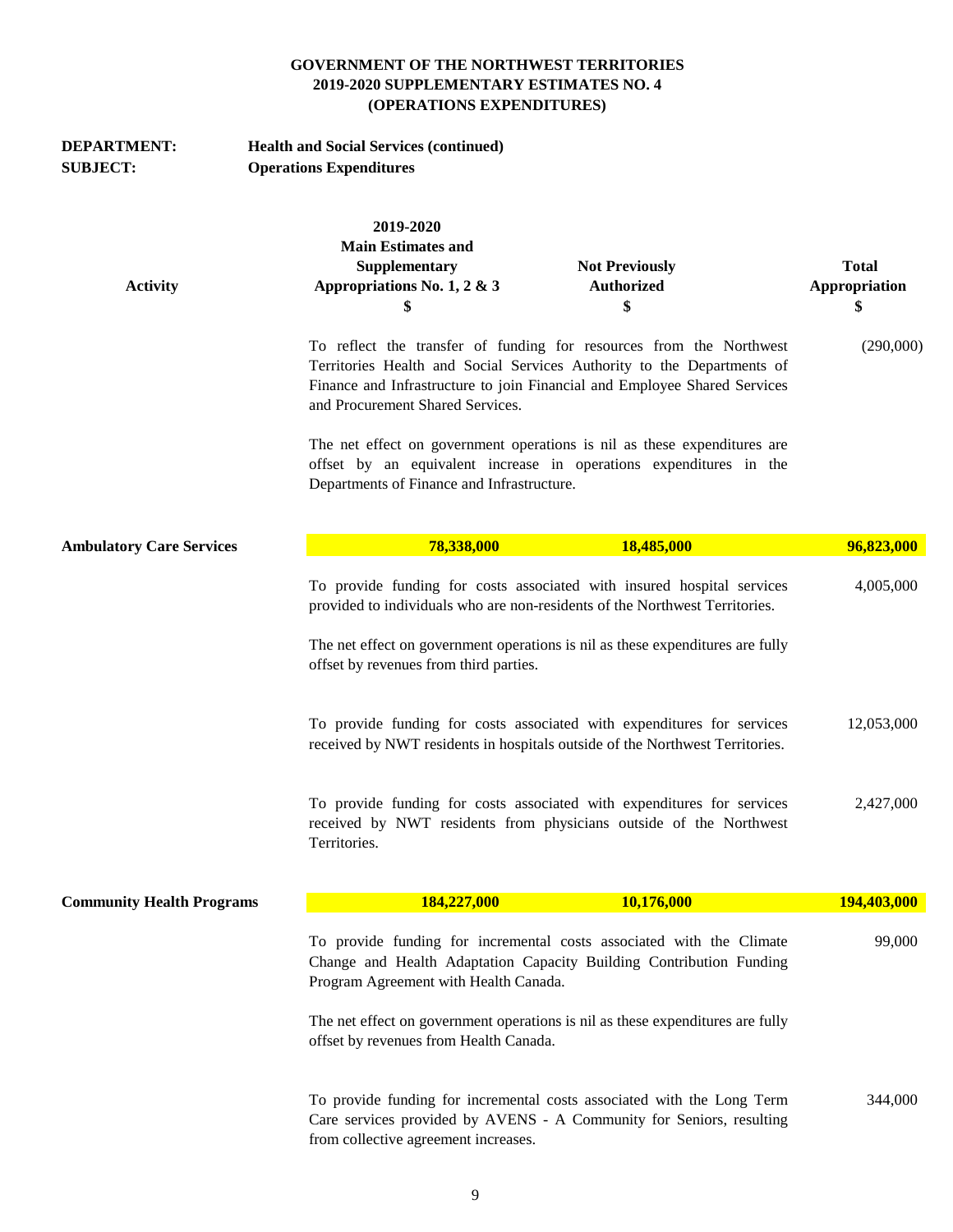| <b>DEPARTMENT:</b><br><b>SUBJECT:</b> | <b>Health and Social Services (continued)</b><br><b>Operations Expenditures</b>              |                                                                                                                                                                                               |                                     |  |
|---------------------------------------|----------------------------------------------------------------------------------------------|-----------------------------------------------------------------------------------------------------------------------------------------------------------------------------------------------|-------------------------------------|--|
| <b>Activity</b>                       | 2019-2020<br><b>Main Estimates and</b><br>Supplementary<br>Appropriations No. 1, 2 & 3<br>\$ | <b>Not Previously</b><br><b>Authorized</b><br>\$                                                                                                                                              | <b>Total</b><br>Appropriation<br>\$ |  |
|                                       |                                                                                              | To provide funding for incremental costs associated with the Enhanced<br>Community-Based Monitoring of Seasonal Influenza Memorandum of<br>Agreement with the Public Health Agency of Canada. |                                     |  |
|                                       | offset by revenues from the Public Health Agency of Canada.                                  | The net effect on government operations is nil as these expenditures are fully                                                                                                                |                                     |  |
|                                       |                                                                                              | To provide funding for incremental costs associated with administering<br>activities under the Northern Wellness Agreement.                                                                   |                                     |  |
|                                       | offset by revenues from the Government of Canada.                                            | The net effect on government operations is nil as these expenditures are fully                                                                                                                |                                     |  |
| <b>Community Social Programs</b>      | 35,384,000                                                                                   | 341,000                                                                                                                                                                                       | 35,725,000                          |  |
|                                       |                                                                                              | To provide funding for increased legal costs in Child and Family Services.                                                                                                                    | 341,000                             |  |
| <b>Supplementary Health Programs</b>  | 32,078,000                                                                                   | 2,067,000                                                                                                                                                                                     | 34,145,000                          |  |
|                                       | Benefits.                                                                                    | To provide funding for increased costs of providing Extended Health                                                                                                                           | 374,000                             |  |
|                                       | Pharmaceutical Alliance.                                                                     | To provide funding for incremental costs associated with administering<br>activities under the Memorandum of Agreement with the Pan-Canadian                                                  | 73,000                              |  |
|                                       | offset by revenues from the Pan-Canadian Pharmaceutical Alliance.                            | The net effect on government operations is nil as these expenditures are fully                                                                                                                |                                     |  |
|                                       |                                                                                              | To provide funding for increased costs under the Medical Travel Program.                                                                                                                      | 1,620,000                           |  |
| <b>TOTAL DEPARTMENT</b>               | 504,673,000                                                                                  | 33,782,000                                                                                                                                                                                    | 538,455,000                         |  |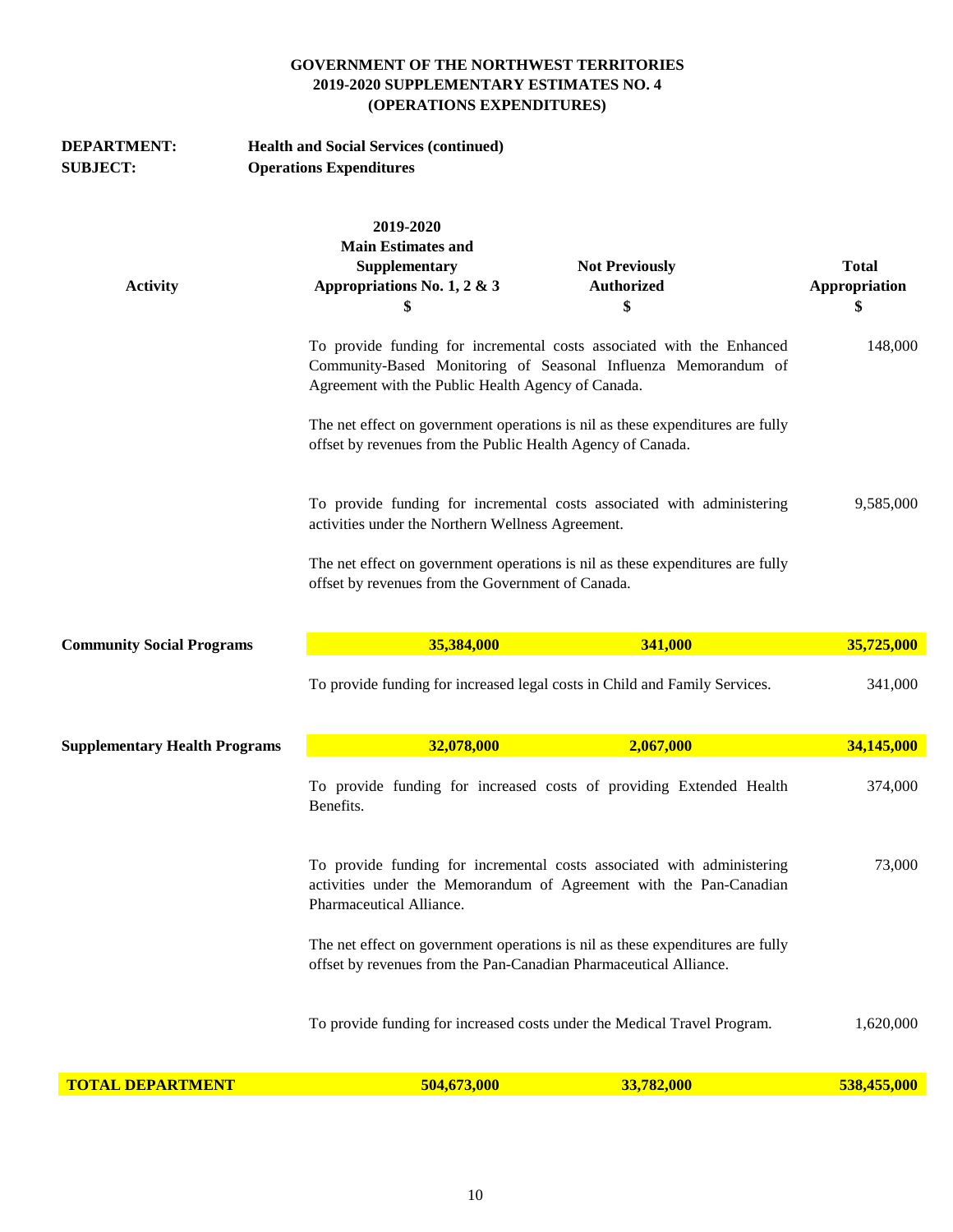| <b>DEPARTMENT:</b><br><b>SUBJECT:</b>   | <b>Industry, Tourism and Investment</b><br><b>Operations Expenditures</b>                    |                                                                                                                                                                                                                                                                                                              |                                     |  |  |
|-----------------------------------------|----------------------------------------------------------------------------------------------|--------------------------------------------------------------------------------------------------------------------------------------------------------------------------------------------------------------------------------------------------------------------------------------------------------------|-------------------------------------|--|--|
| <b>Activity</b>                         | 2019-2020<br><b>Main Estimates and</b><br>Supplementary<br>Appropriations No. 1, 2 & 3<br>\$ | <b>Not Previously</b><br><b>Authorized</b><br>\$                                                                                                                                                                                                                                                             | <b>Total</b><br>Appropriation<br>\$ |  |  |
| <b>Minerals and Petroleum Resources</b> | 16,967,000                                                                                   | 200,000                                                                                                                                                                                                                                                                                                      | 17,167,000                          |  |  |
|                                         | Geological Province.                                                                         | To provide funding for costs associated with completing a high-resolution<br>airborne geophysical survey and surficial mapping program in the Slave<br>The net effect on government operations is nil as this expenditure will be<br>fully offset by equivalent revenues from the Canadian Northern Economic | 200,000                             |  |  |
|                                         | Development Agency.                                                                          |                                                                                                                                                                                                                                                                                                              |                                     |  |  |
| <b>TOTAL DEPARTMENT</b>                 | 61,163,000                                                                                   | 200,000                                                                                                                                                                                                                                                                                                      | 61,363,000                          |  |  |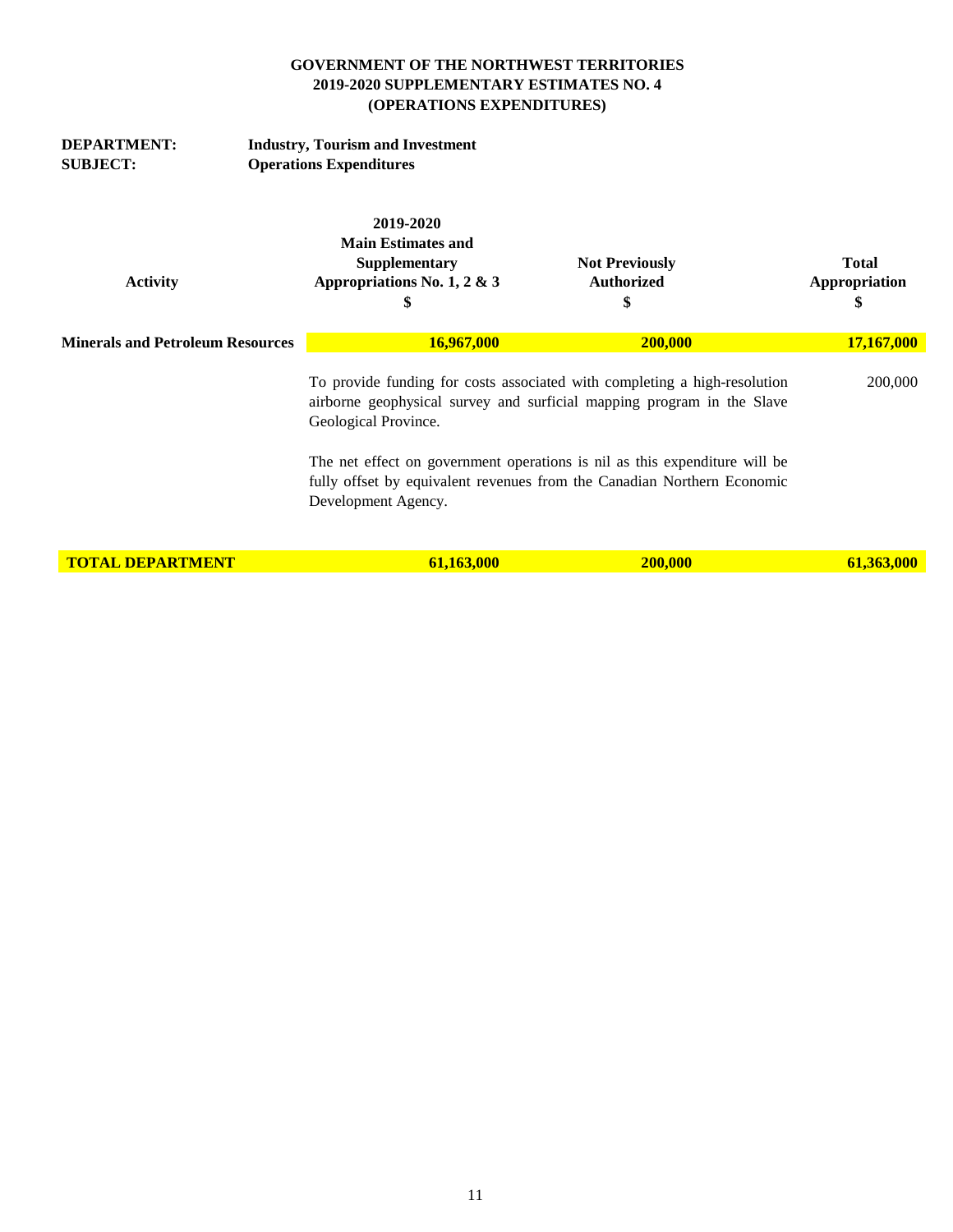| <b>DEPARTMENT:</b><br><b>SUBJECT:</b> | Infrastructure<br><b>Operations Expenditures</b>                                             |                                                                                                                                                                                                                                        |                               |  |
|---------------------------------------|----------------------------------------------------------------------------------------------|----------------------------------------------------------------------------------------------------------------------------------------------------------------------------------------------------------------------------------------|-------------------------------|--|
| <b>Activity</b>                       | 2019-2020<br><b>Main Estimates and</b><br>Supplementary<br>Appropriations No. 1, 2 & 3<br>\$ | <b>Not Previously</b><br><b>Authorized</b><br>\$                                                                                                                                                                                       | <b>Total</b><br>Appropriation |  |
| <b>Asset Management</b>               | 76,129,000                                                                                   | 374,000                                                                                                                                                                                                                                | 76,503,000                    |  |
|                                       | Northern Transportation Adaptation Initiative.                                               | To provide funding for the Permafrost Data Management and Analytical<br>System for the Dempster and Inuvik Tuktoyaktuk Highways under the                                                                                              | 374,000                       |  |
|                                       | fully offset by equivalent revenues from Transport Canada.                                   | The net effect on government operations is nil as this expenditure will be                                                                                                                                                             |                               |  |
| <b>Corporate Management</b>           | 11,293,000                                                                                   | 36,000                                                                                                                                                                                                                                 | 11,329,000                    |  |
|                                       |                                                                                              | To provide funding for the Permafrost Data Management and Analytical<br>System for the Dempster and Inuvik Tuktoyaktuk Highways under the<br>Northern Transportation Adaptation Initiative.                                            |                               |  |
|                                       | fully offset by equivalent revenues from Transport Canada.                                   | The net effect on government operations is nil as this expenditure will be                                                                                                                                                             |                               |  |
| <b>Programs and Services</b>          | 35,598,000                                                                                   | 392,000                                                                                                                                                                                                                                | 35,990,000                    |  |
|                                       |                                                                                              | To reflect the transfer of resources from the Northwest Territories Health<br>42,000<br>and Social Services Authority to join Procurement Shared Services.<br>The net effect on government operations is nil as these expenditures are |                               |  |
|                                       | Department of Health and Social Services.                                                    | offset by an equivalent decrease in operations expenditures in the                                                                                                                                                                     |                               |  |
|                                       | energy project in Tulita.                                                                    | To provide funding in support of the development of a solar photovoltaic                                                                                                                                                               | 320,000                       |  |
|                                       | Approach for Community Heat and Electricity program.                                         | The net effect on government operations is nil as this expenditure will be<br>fully offset by equivalent revenues from the Northern Responsible Energy                                                                                 |                               |  |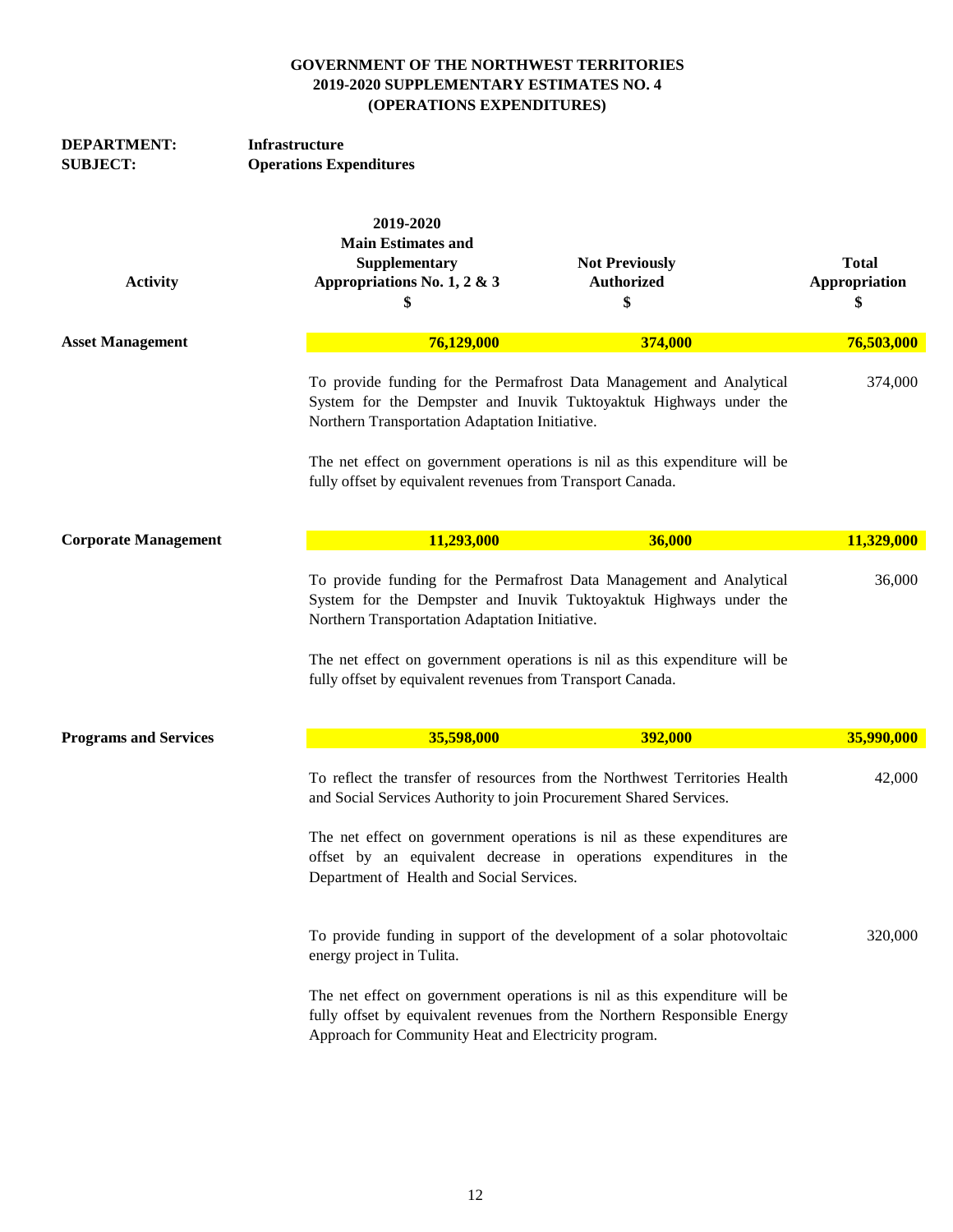| <b>DEPARTMENT:</b><br><b>SUBJECT:</b> | <b>Infrastructure (continued)</b><br><b>Operations Expenditures</b>                          |                                                                                                                                                        |                                     |
|---------------------------------------|----------------------------------------------------------------------------------------------|--------------------------------------------------------------------------------------------------------------------------------------------------------|-------------------------------------|
| <b>Activity</b>                       | 2019-2020<br><b>Main Estimates and</b><br>Supplementary<br>Appropriations No. 1, 2 & 3<br>\$ | <b>Not Previously</b><br><b>Authorized</b><br>\$                                                                                                       | <b>Total</b><br>Appropriation<br>\$ |
|                                       | respect to biomass boiler training in Tulita.                                                | To provide funding in support of the development of a curriculum with                                                                                  | 30,000                              |
|                                       | Approach for Community Heat and Electricity program.                                         | The net effect on government operations is nil as this expenditure will be<br>fully offset by equivalent revenues from the Northern Responsible Energy |                                     |
| <b>Regional Operations</b>            | 147,320,000                                                                                  | 2,705,000                                                                                                                                              | 150,025,000                         |
|                                       | Hospital.                                                                                    | To provide funding for the utility costs of the newly completed Stanton                                                                                | 2,705,000                           |
| <b>TOTAL DEPARTMENT</b>               | 270,340,000                                                                                  | 3,507,000                                                                                                                                              | 273,847,000                         |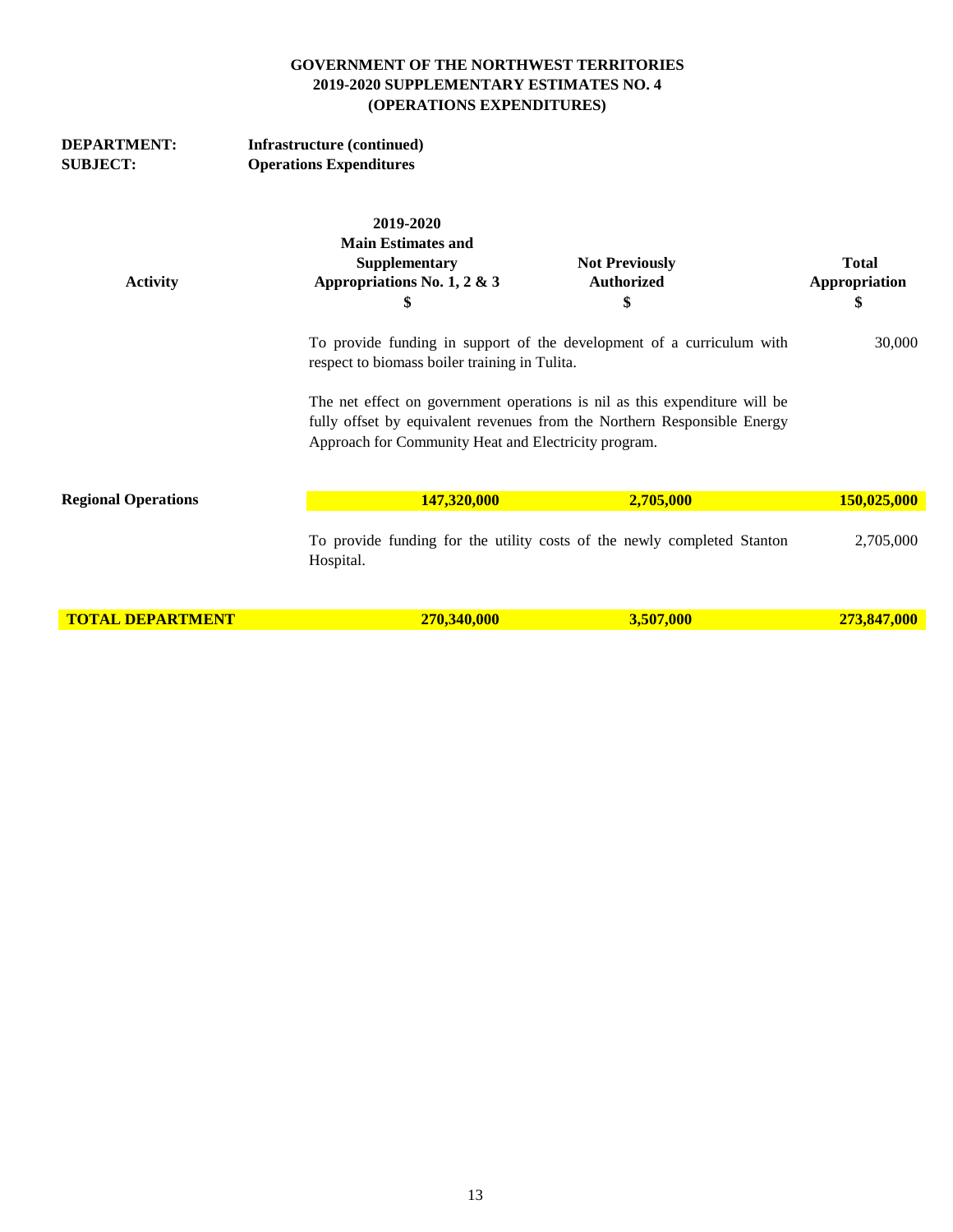| <b>DEPARTMENT:</b> | Justice                        |
|--------------------|--------------------------------|
| <b>SUBJECT:</b>    | <b>Operations Expenditures</b> |

| <b>Activity</b>                       | 2019-2020<br><b>Main Estimates and</b><br>Supplementary<br>Appropriations No. 1, 2 & 3<br>\$                                                                                                                                              | <b>Not Previously</b><br><b>Authorized</b><br>\$                                                                                                | <b>Total</b><br><b>Appropriation</b><br>\$ |
|---------------------------------------|-------------------------------------------------------------------------------------------------------------------------------------------------------------------------------------------------------------------------------------------|-------------------------------------------------------------------------------------------------------------------------------------------------|--------------------------------------------|
| <b>Community Justice and Policing</b> | 5,603,000                                                                                                                                                                                                                                 | 337,000                                                                                                                                         | 5,940,000                                  |
|                                       | To provide funding for costs associated with hosting a training event for<br>restorative justice partners.                                                                                                                                | 100,000                                                                                                                                         |                                            |
|                                       | The net effect on government operations is nil as this expenditure will be<br>fully offset by equivalent contribution funding from Justice Canada.                                                                                        |                                                                                                                                                 |                                            |
|                                       | Strategy.                                                                                                                                                                                                                                 | To provide funding for costs associated with the NWT Gun and Gang                                                                               | 237,000                                    |
|                                       | The net effect on government operations is nil as this expenditure will be<br>fully offset by equivalent funding received under the Government of<br>Canada's Gun and Gang Violence Action Fund.                                          |                                                                                                                                                 |                                            |
| <b>Legal Aid Services</b>             | 6,731,000                                                                                                                                                                                                                                 | 163,000                                                                                                                                         | 6,894,000                                  |
|                                       | To provide funding for costs associated with the establishment of one full-<br>time position in Legal Aid Services to deliver services and programs under<br>the Agreement Respecting Access to Justice with the Government of<br>Canada. | 163,000                                                                                                                                         |                                            |
|                                       | Agreement Respecting Access to Justice Services.                                                                                                                                                                                          | The net effect on government operations is nil as this expenditure will be<br>fully offset by funding received under the Government of Canada's |                                            |

**TOTAL DEPARTMENT 129,899,000 500,000 500,000 130,399,000**